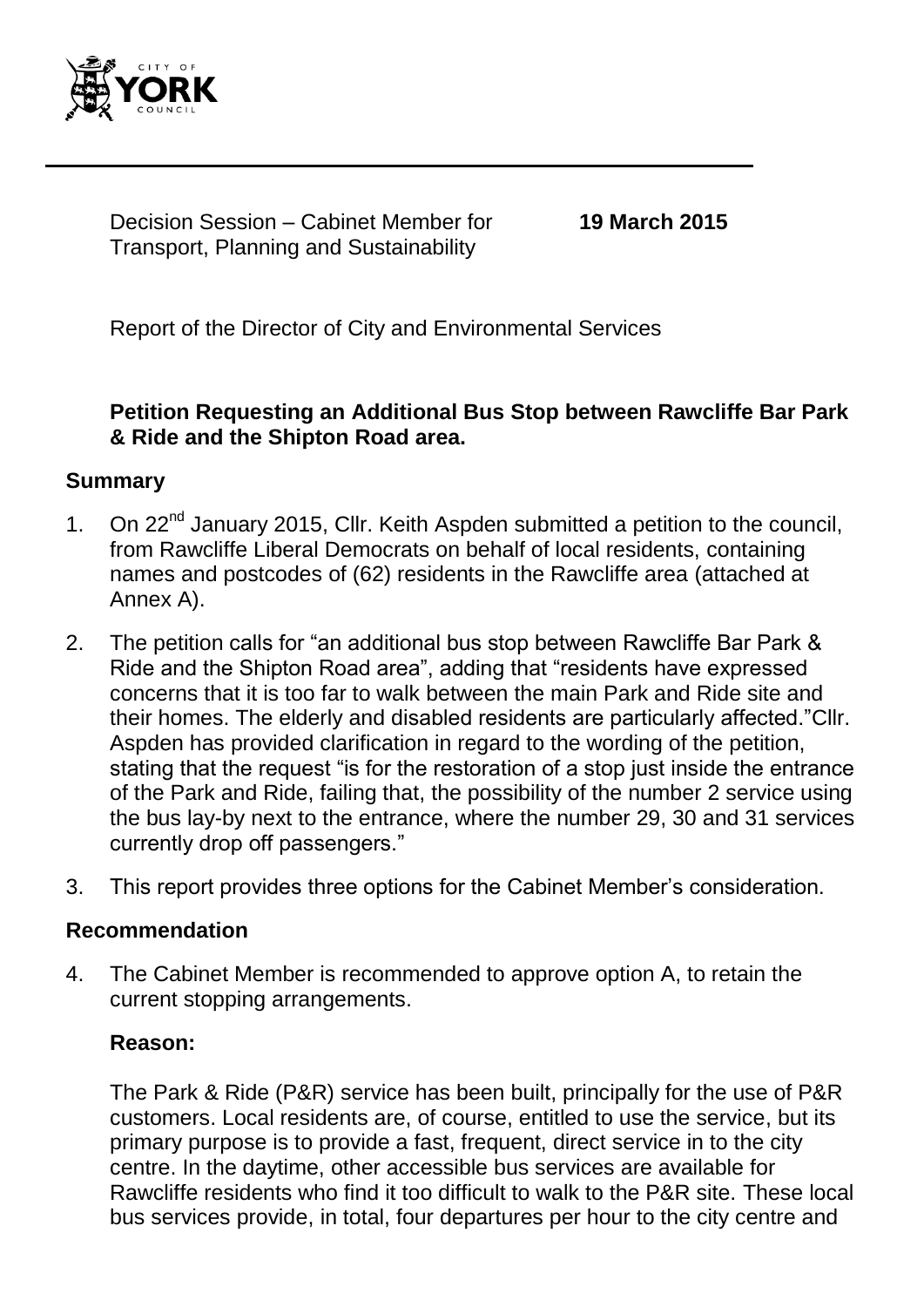one departure per hour to Monks Cross and Clifton Moor retail parks. The Dial & Ride community transport service is also available to any local residents with mobility difficulties.

## **Background**

- 5. City of York Council provides six Park & Ride (P&R) services, currently operated under licence by First York. Over 4 million passengers were carried in 2014 and customer surveys have consistently shown that York's P&R services have an excellent reputation amongst commuters and visitors to the city.
- 6. Since the late 1980's City of York Council has made P&R one of its key policies to combat traffic congestion in the city centre. The concept of P&R is to provide a frequent, high quality, express bus link from car parks around the outer ring road into the core of the city centre, reducing the demand for city centre parking and improving traffic flow.
- 7. Rawcliffe Bar P&R opened in February 2000. Due to the proximity of this site to the residential area immediately to the east of Shipton Road, many residents have opted to make use of the high-frequency P&R service in preference to the local bus routes which run both along Shipton Road and through the residential area. A recent passenger survey indicated that 17% of passengers using the Rawcliffe Bar P&R service are local residents. However, a passenger count conducted earlier this month showed that 4.3% of passengers were accessing the P&R site on foot, implying that the majority of Rawcliffe residents using the Park & Ride service are driving to the site.
- 8. Following representations from local residents, circa 2003, a setting-down-only bus stop was installed inside the site entrance. This was located only 120m away from the main P&R terminus stop, directly across the maintenance access into Rawcliffe Country Park. A small (approx. 1 square metre) area of tactile paving was provided for passengers to disembark on to.
- 9. Over recent years, First York's management have regularly voiced concerns to the council regarding the suitability of the setting-down-only stop inside the site entrance. The specific concern raised by First was that due to the inadequate length of kerb and small paved area, articulated buses could only safely open the front door when stopping there. Passengers were not permitted to disembark via the rear doors as the dropped kerb at the maintenance entrance into the country park meant there was a large step down to road level.
- 10. At peak times, it was regularly the case that staff driving buses fully loaded with standing passengers would have to ask several other people to exit the bus whenever a local resident requested to alight at the additional settingdown stop. Equally, stopping at this location caused issues in that visitors would inadvertently alight at the stop, assuming it was the final stop, and then complain to the P&R staff.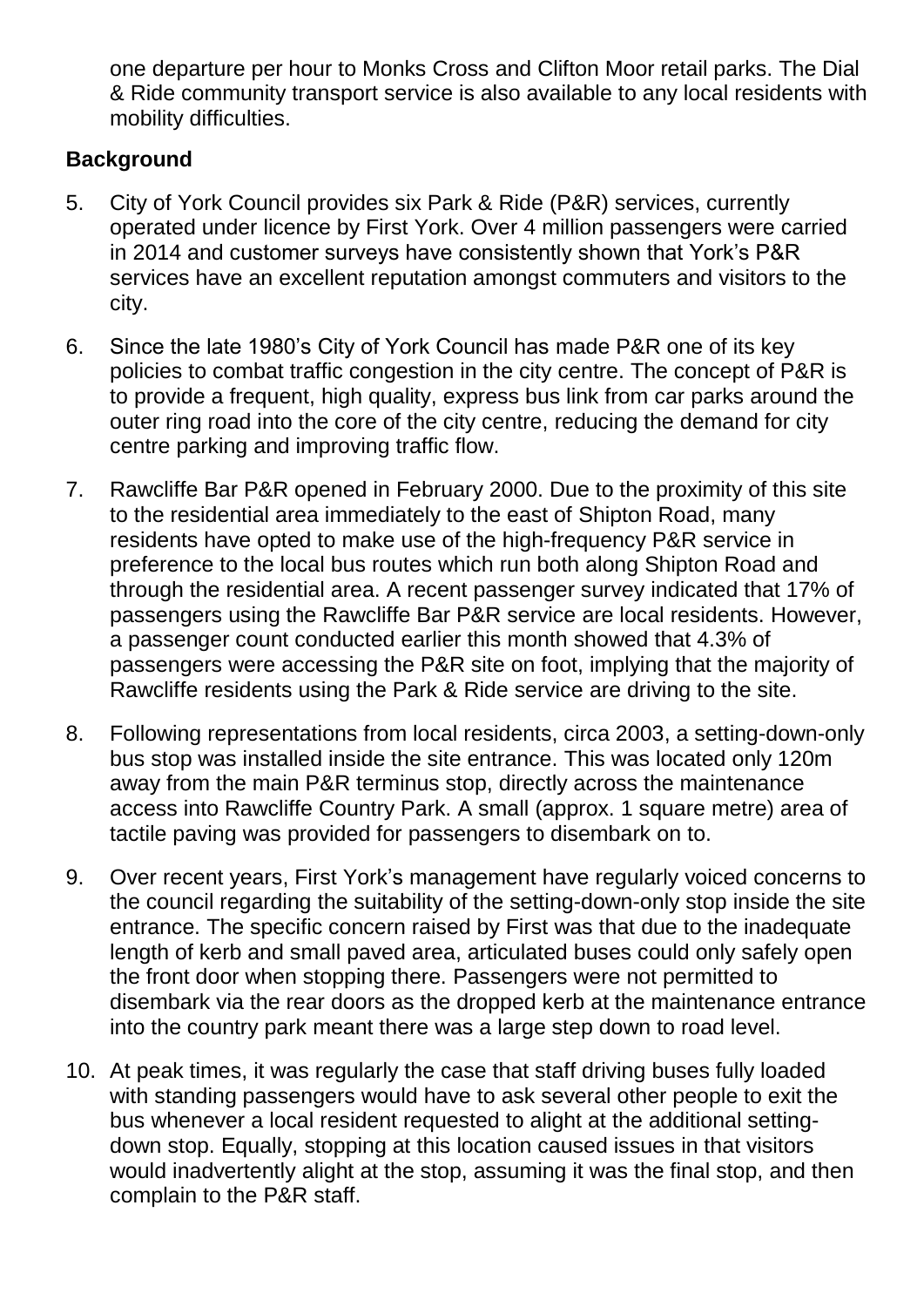- 11. In 2012, First informed council officers that they were not prepared to continue using the stop. Council officers agreed that First's request was reasonable as the stop was having a negative reputational and operational impact on the P&R service.
- 12. Rawcliffe Bar P&R (route no. 2) is not the only bus service available to Rawcliffe residents. Routes 30, 30X, 31 and 31X (Easingwold-York) serve all stops along Shipton Road approximately 3 times per hour during weekdays, routes 19 (Skelton-York) and 20 (Acomb-Clifton Moor-Monks Cross-University) each provide an hourly service via Eastholme Drive, Howard Drive and Bowness Drive. All of these local bus routes are operated using low-floor, accessible vehicles, with short walking distances to the nearest stops for a significant proportion of Rawcliffe residents.
- 13.The government's Inclusive Mobility Guidance document [\(https://www.gov.uk/government/uploads/system/uploads/attachment\\_data/file/](https://www.gov.uk/government/uploads/system/uploads/attachment_data/file/3695/inclusive-mobility.pdf) [3695/inclusive-mobility.pdf\)](https://www.gov.uk/government/uploads/system/uploads/attachment_data/file/3695/inclusive-mobility.pdf) states, in section 6 (Bus Stops), that:

*"In residential areas bus stops should be located ideally so that nobody in the neighbourhood is required to walk more than 400 metres from their home."*

14.The map in Figure 1 shows that the majority of residences in the Rawcliffe area are located within 400 metres walking distance of a local bus service. Of most concern are the areas around the eastern part of Manor Lane and Holyrood Drive, which require more than a 400m walk to access any local bus service. However the nearest bus stops (on Shipton Rd just south of the Manor Drive junction) are still closer than either of the proposed P&R options. Residents at the eastern end of Manor Lane also have the option to use the Hurricane Way footpath and cycleway to access the Clifton Moor area, which is served by the frequent no. 6 bus route.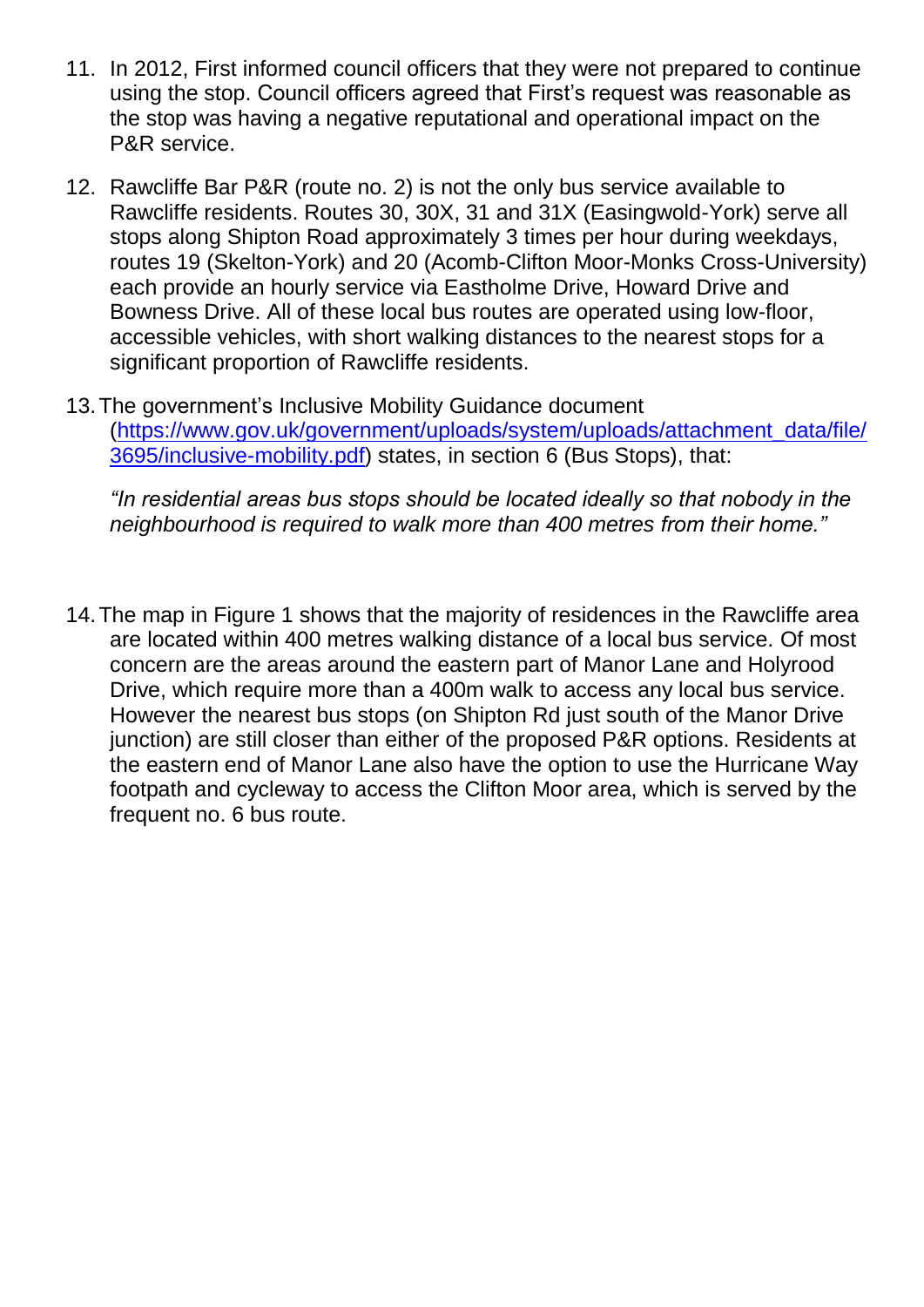

*Figure 1: Access to bus services (within 400m walking distance) in Rawcliffe area.*

# **Options**

- 15. Option A Retain the current stopping arrangements.
- 16. Option B Construct a safe, fit-for-purpose setting-down stop inside the site entrance. A straight 20m length of hard standing and kerbs would be necessary, which will hinder maintenance access into the Country Park.
- 17. Option C Reconstruct the northbound bus stop on Shipton Road immediately south of the P&R site entrance to allow safe operation of articulated buses. The lay-by would be partially or wholly filled in, with a straight 20m length of kerb installed.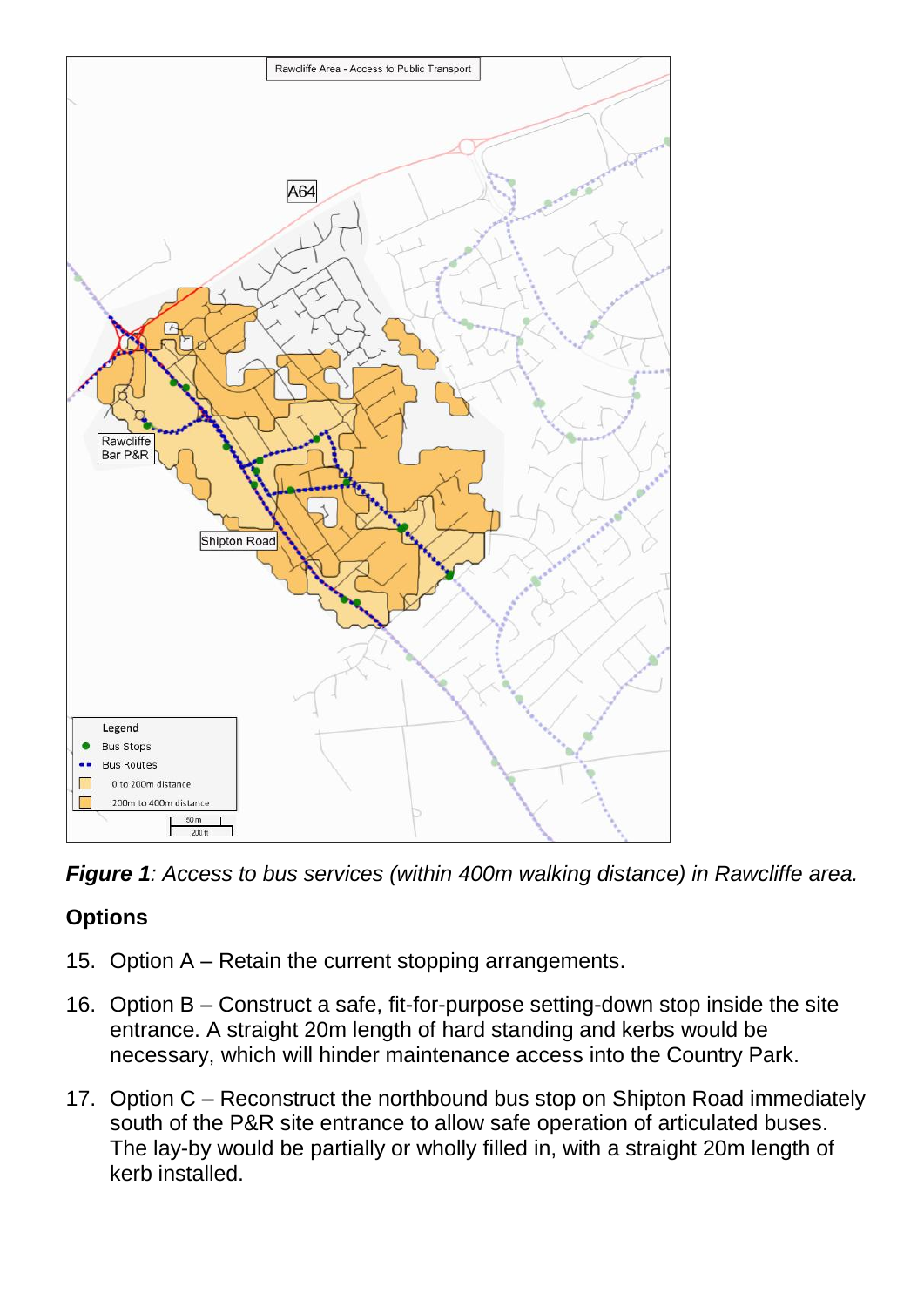## **Analysis**

# **Option A**

- 18. This option would incur no cost. The majority of Rawcliffe residents have a number of accessible local bus services available to them with a shorter walking distance than any of the proposed P&R options. Older and disabled residents also have the option of using the council's Dial & Ride service.
- 19. Whilst the Rawcliffe area does have a lack of evening bus services, giving residents improved pedestrian access to the P&R service would provide limited benefit as the last weekday P&R bus departs from the city centre at 20:05. In any case, Rawcliffe Parish Council currently provides funding to residents for evening taxi travel.

# **Option B**

- 20. This option would incur a one-off cost of approximately £10,000, to provide a bus stop flag, hard standing and kerbs along a 20m length immediately inside the site entrance (see figure 2). This would reduce the walking distance for residents alighting at the P&R site by 120m. Residents would still have to walk to the main P&R stop to board the service towards the city centre. By way of comparison, stops on local bus routes are typically spaced 250m to 400m apart in suburban areas.
- 21. There is currently a dropped kerb at the proposed stop location, which allows vehicle access into Rawcliffe Country Park for grounds maintenance and occasional events. Installing a 20m bus stop kerb at this location would block access to this entrance. The council's Parks & Open Spaces Officer advises that blocking this would hinder maintenance work at the Country Park and would obstruct the hosting of major events such as firework displays in future. The current maintenance access was reconstructed in 2012/13 to permit improved access for major events.
- 22. Without providing suitable kerb length to allow safe use of both doors of the articulated buses, First are not prepared to resume use of this stopping point as their previous concerns, which led to the removal of the original set-down stop, will not have been addressed.
- 23. Proceeding with this option would provide a bus stop which is slightly closer to the Rawcliffe area (120m). The re-installation of this stop will make it easier for passengers who have difficulty walking or who are carrying heavy shopping. There would be a small ongoing reputational risk to the Rawcliffe Bar service due to P&R passengers having to make an additional stop such a short distance from the terminus. First have reported that the previous set-down stop at this location caused frustration for regular P&R users and confusion for occasional users.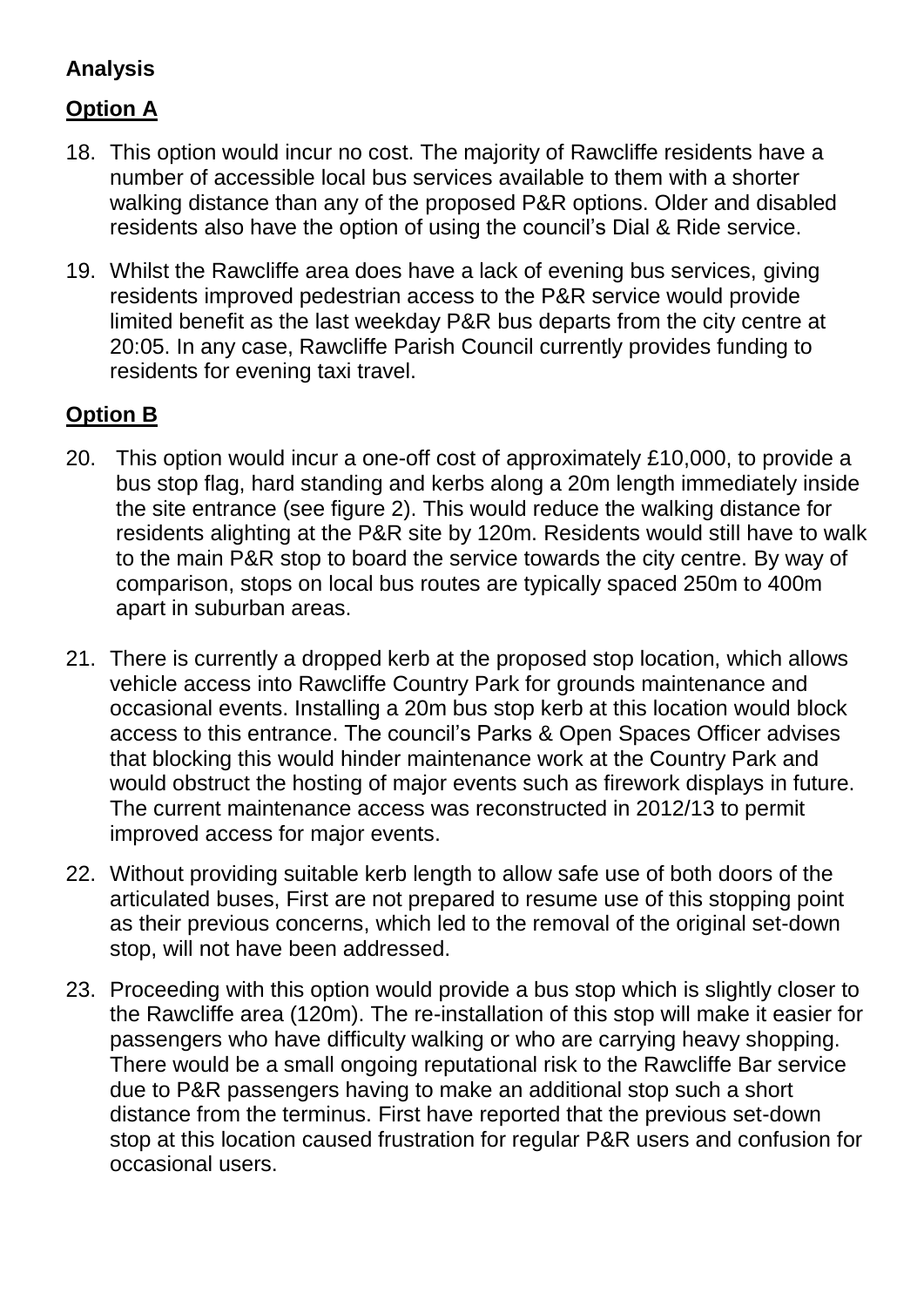- 24. The bus stop construction could potentially be funded from the 2015/16 P&R capital budget, but other necessary P&R refurbishment schemes may have to be delayed until the following financial year.
- 25. However, by impeding the maintenance vehicle access to Rawcliffe Country Park and preventing the venue from hosting future events, there would be a substantial risk of long-term revenue loss and reputational harm to the council. It may be possible to provide a new maintenance access into the country park (eg. directly from Shipton Road or via the camper van parking area at the rear of the P&R site), but this would require a safety and feasibility study to be undertaken. The cost of relocating this access point would require currently unidentified budget for completion.

## **Option C**

- 26. This option would incur a one-off cost of approximately £20,000, to wholly or partially fill in the current north-west bound lay-by stop on Shipton Road (see figure 2), providing a suitable stop for the use of articulated buses. This estimate does not include any provision for an additional pedestrian crossing point.
- 27. The walking distance from the main P&R stop to the eastern (residential) side of the signalised pedestrian crossing point on Shipton Road is 200m. The walking distance from the Shipton Road lay-by stop to the eastern side of the pedestrian crossing is 160m, a reduction of just 40m.
- 28. Proceeding with this option would also result in an ongoing slight reputational risk to the Rawcliffe Bar P&R service due to P&R passengers having to make an additional stop such a short distance from the terminus.
- 29. Due to the distance to the signalised crossing, a P&R setting down stop at this location is highly likely to encourage more people to cross Shipton Road (which is subject to a 40mph limit) at the southern end of the bus lane. The crossing point at the pedestrian 'desire line' is not signalised and is in close proximity to the busy junction at Howard Drive. Consequently, there is a road safety risk attached to this option. A road safety audit would need to be carried out to assess whether further engineering works would be necessary to create a safe crossing point south of the bus stop.

This option would require currently unidentified budget for completion.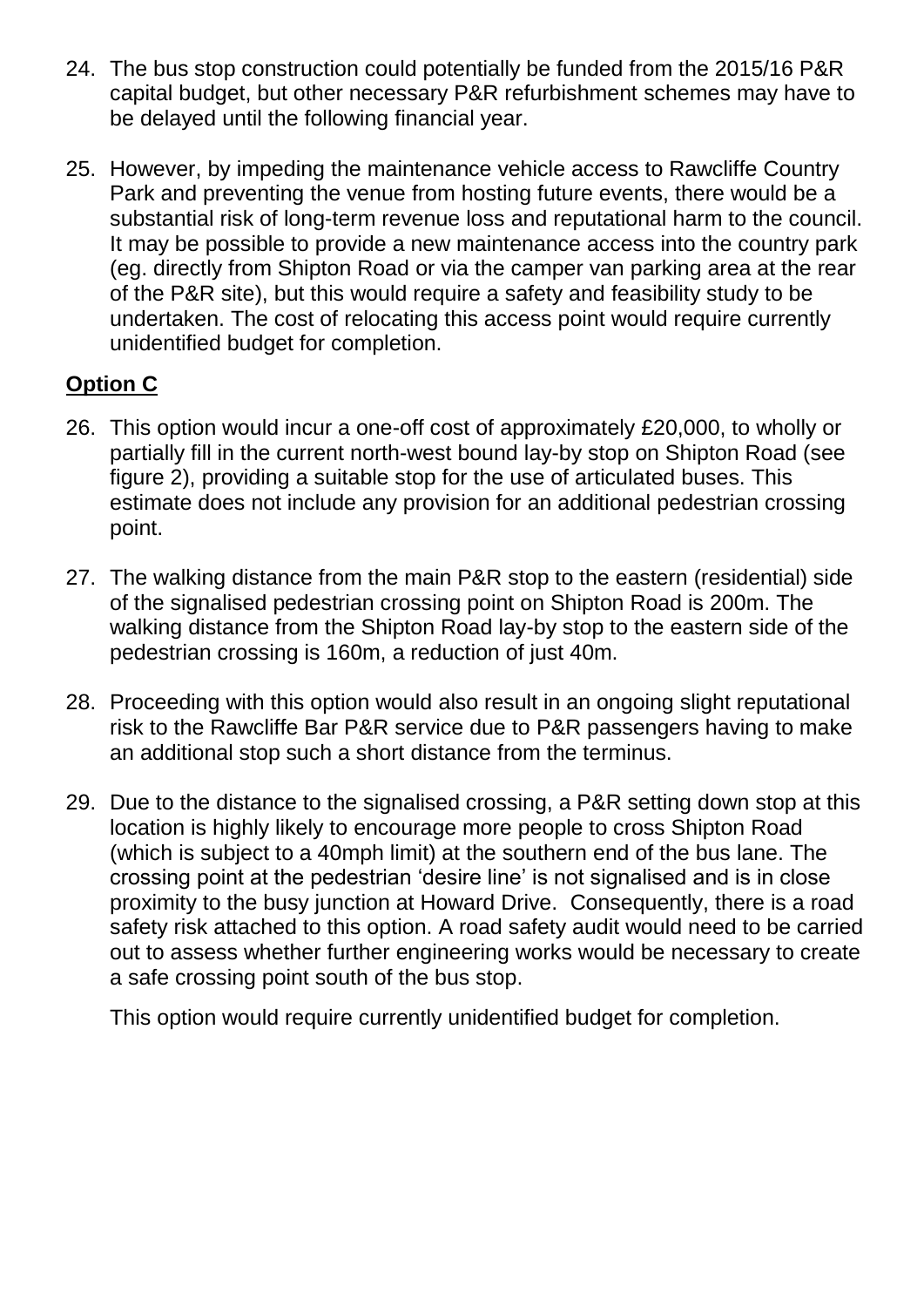

*Figure 2: Map showing locations of options B and C.*

# **Consultation**

- 30. Rawcliffe Parish Council and the three Skelton, Rawcliffe and Clifton Without ward members were asked to provide additional comments on behalf of residents. Cllr. Neil McIlveen and Cllr. Joe Watt both responded, stating that they have not been approached by any residents on this matter and are not in favour of introducing the extra stop requested by the petitioners. No responses were received from Rawcliffe Parish Council.
- 31. Will Pearson, First York's Business Manager advises that *"The former set down stop was created as a half-measure some years ago… when it was requested that we serve the narrow layby on the approach. The set down stop since its creation has been unsafe in its design as there is no appropriate kerbing*.

*"The typical bus used on service 2 is a Mercedes* [articulated bus] *which is 60 feet in length and the rear is close to the entrance when parked… This is also an inconvenience to the true P&R users. Stopping at the stop creates a hazard due to the lack of kerbing, the centre doors cannot be used for safety reasons and so the driver calls the customer forward to the front door, on busy trips this*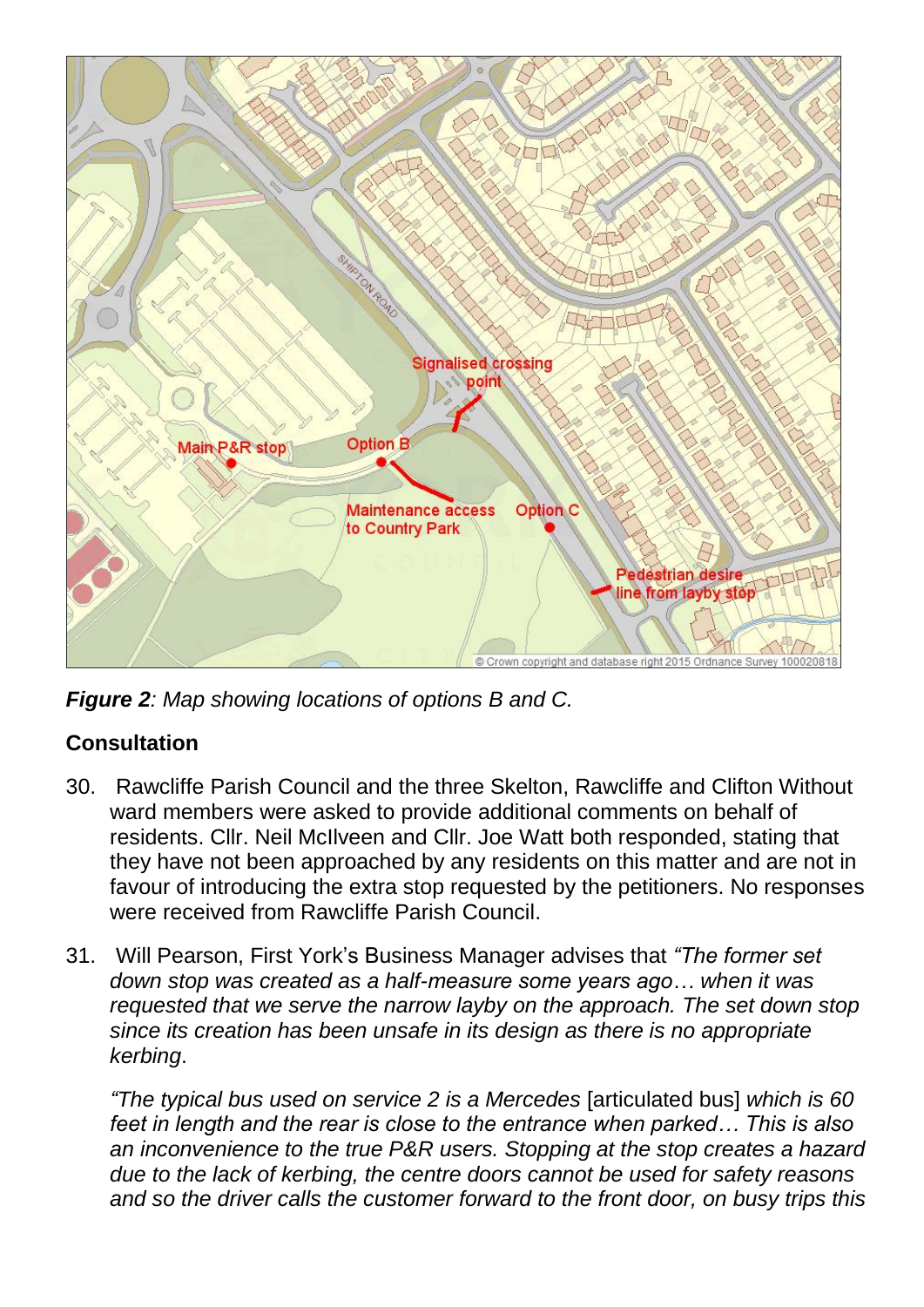*delays process and creates confusion as first time users are not sure if they are at the final point or not."*

32. Brian Williams, the council's Parks & Open Spaces Officer, advises, in reference to Rawcliffe Country Park; *"We modified our maintenance gates about two years ago to make it safer and easier to arrange events on the park. We needed to so vehicles and pedestrians alike could access and leave safely… Therefore if taller kerbs were installed it might compromise the work we have done to help us utilize the site as taller kerbs might prevent vehicles entering the site."*

## **Council Plan**

It is in the council's best interest not to take any action which, directly or indirectly, undermines the successful operation of P&R or local bus services in the Rawcliffe area, both of which help to deliver Council Plan objectives. Specifically these are to 'Get York Moving', 'Protect Vulnerable People' and to 'Build Strong Communities'.

#### **Implications**

This report has the following implications:

#### **Financial –**

## **Option A:** none.

- **Option B:** Approx. £10k plus potential long-term revenue loss at Rawcliffe Country Park.
- **Option C:** Approx. £20k plus potential cost of constructing a new crossing point on Shipton Road.

## **Human Resources (HR)** - None

**Equalities** – Older and Disabled persons: Options B and C would both slightly reduce the walking distance for passengers alighting from (but not boarding) the P&R service. Regardless of which option is chosen, there are other local bus services which stop closer to, or the same distance away from, the residential areas of Rawcliffe. There are no implications for other equalities groups.

## **Legal –** None

**Crime and Disorder** – During the hours of operation of the P&R bus service, Rawcliffe Bar is staffed and has CCTV coverage across the site. There have never been any crime or disorder / personal safety incidents reported in relation to passengers walking from the site back to the main road.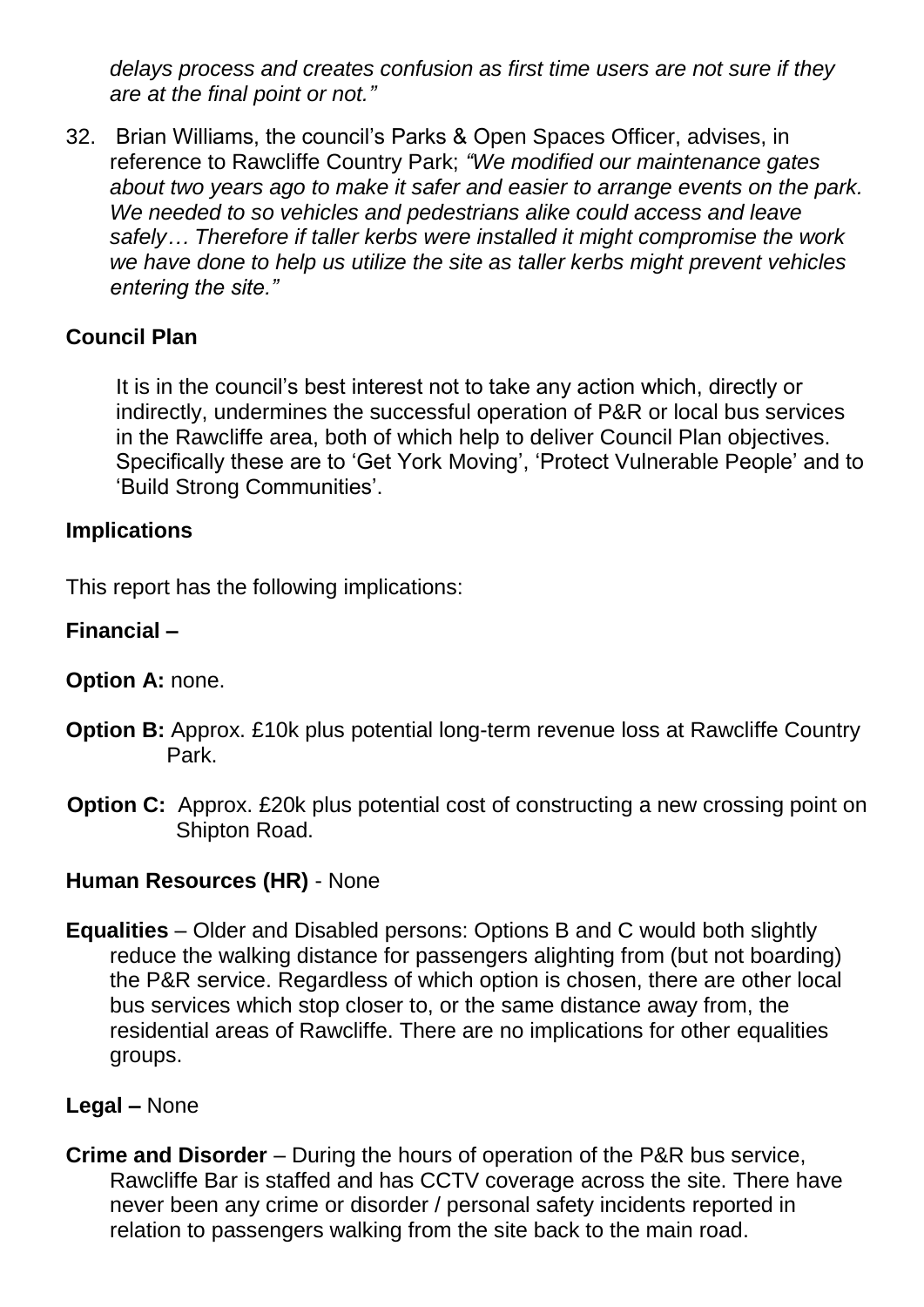## **Information Technology (IT)** – None

#### **Property** - None

#### **Other** -

**Road Safety:** Option C is likely to increase the number of pedestrians crossing Shipton Road at the southern end of the current lay-by stop instead of at the signalised crossing point. Options A and B have no road safety implications.

**Parks & Open Spaces:** Option B would obstruct maintenance vehicle access to Rawcliffe Country Park. Options A and C have no impact on Parks & Open Spaces.

#### **Risk Management**

Options B and C would require further work to be carried out to identify the actual cost of implementation.

#### **Recommendations**

That the Cabinet Member is recommended to approve Option A.

#### **Reason:**

The P&R service has been built, principally for the use of P&R customers. Local residents are, of course, entitled to use the service but its primary purpose is to provide a fast, frequent, direct service in to the city centre. Other accessible bus services (five departures per hour Mon-Sat, 2 per hour on Sundays), plus Dial & Ride, are available for Rawcliffe residents who find it too difficult to walk from the P&R site.